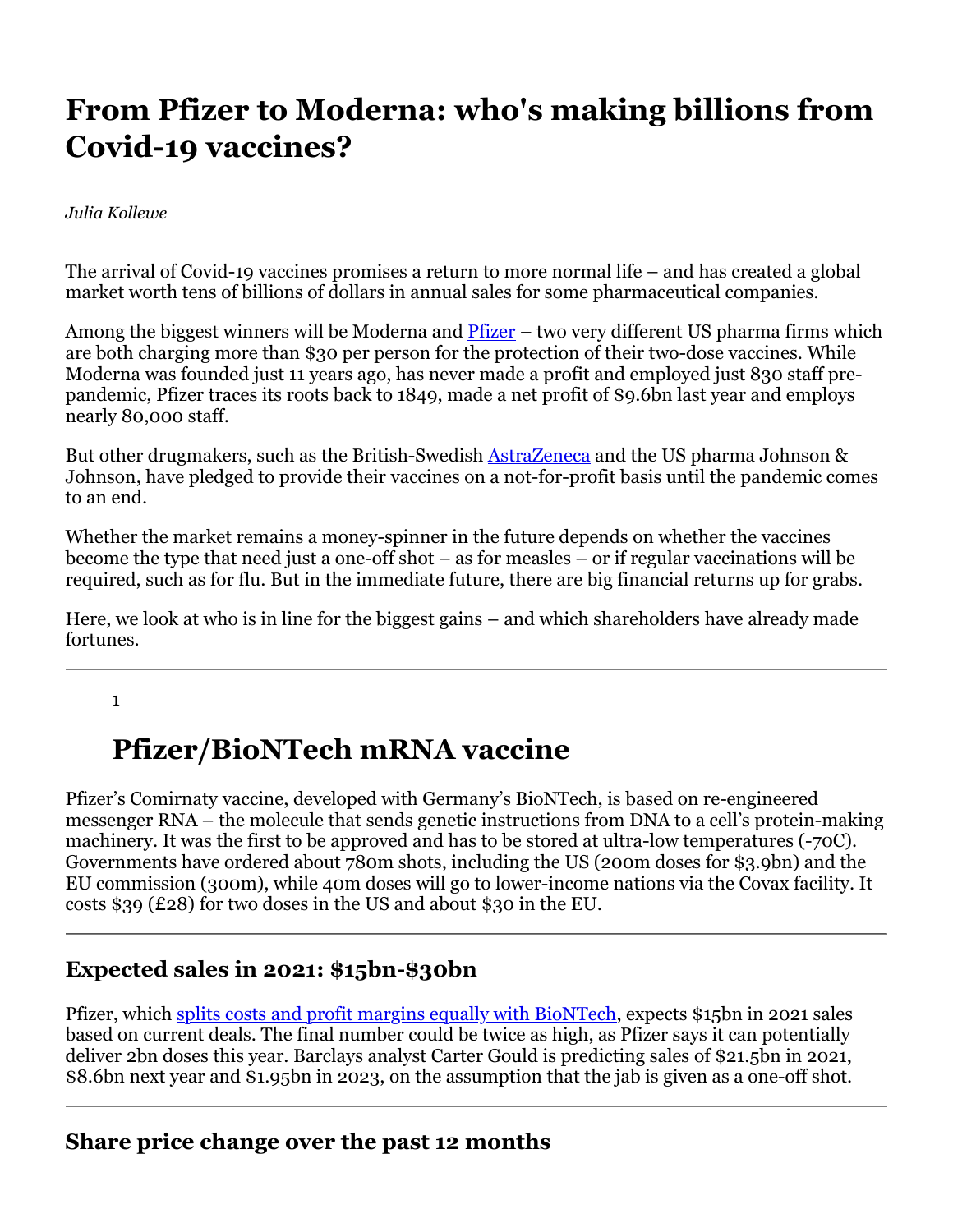Pfizer: +1.8%

BioNTech: +156%

The two founders of BioNTech, the husband and wife team Ugur Sahin and Özlem Türeci – both doctors – became multibillionaires last year, when the potential of the vaccine and the deal with Pfizer prompted the shares to surge.

#### 2

## **Moderna mRNA vaccine**

The vaccine produced by the US biotech firm, based in Massachusetts, must be stored at freezer temperature (-20C). The UK has ordered 17m doses, the EU bought 310m with an option for a further 150m in 2022, while the US government ordered 300m shots. Japan purchased 50m shots. Moderna charges \$30 for the required two shots in the US and \$36 in the EU.

#### **Expected sales in 2021: \$18bn-\$20bn**

Moderna has said it expects 2021 sales of \$18.4bn. Barclays analyst Gena Wang forecasts sales of \$19.6bn, \$12.2bn in 2022, and \$11.4bn in 2023, assuming recurring vaccinations.

#### **Share price change over past 12 months**

+372%

A group of investors that backed the company when it was founded in 2010 will have made substantial returns. The chief executive, Stéphane Bancel, a 48-year-old French executive, owns 9% of the shares, now worth nearly \$5bn.

#### 3

## **Johnson & Johnson Adenovirus vaccine**

J&J's jab, the world's first single-shot Covid-19 vaccine, was developed by its Janssen division in Belgium. It uses adenovirus-26, a rare variant of cold virus. It was approved in the US in late February and can be stored at standard fridge temperatures for at least three months. Big orders include the US, UK (30m doses plus option for 22m), the EU (up to 400m doses), and Covax nations (500m doses through 2022).

### **Expected sales in 2021: up to \$10bn**

The company aims to deliver at least 1bn doses this year, which would generate \$10bn. The US government has ordered 100m doses, with the option to buy 200m more, and is paying \$10 a shot.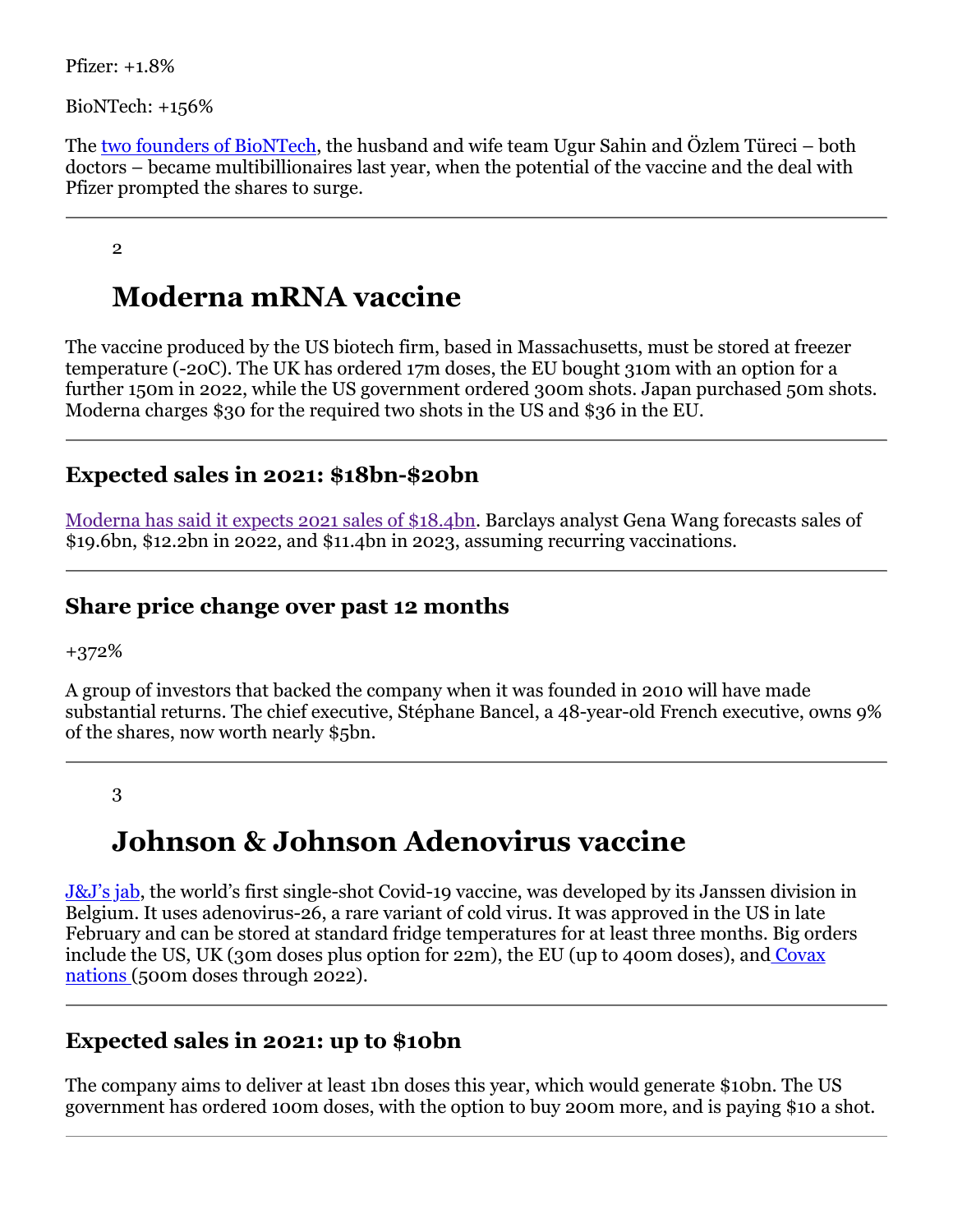### **Share price change over past 12 months**

+7.7%

#### 4

## **AstraZeneca Adenovirus vector vaccine**

The vaccine developed with Oxford University uses a modified chimpanzee cold virus and can be kept at fridge temperature. Viral vector vaccines use a harmless virus to deliver a piece of genetic code to cells. Big orders have come from the UK (100m), the EU (up to 400m), the US (300m) and Japan (£120m).

### **Expected sales in 2021: \$2bn-\$3bn**

Analysts at SVB Leerink are forecasting sales of \$1.9bn this year and \$3bn in 2022. The 2021 figure could be far higher if AstraZeneca achieves its ambitious target of 3bn doses. The company has pledged to supply the vaccine on a not-for-profit basis during this pandemic, and charges \$4.30 to \$10 for two doses.

#### **Share price change in last 12 months**

-8.6%

5

## **Sinovac Inactivated virus vaccine**

The CoronaVac jab has been administered for emergency use in several Chinese cities since last summer, and was approved by China's regulator in early February. Sinovac, which is based in Beijing, has struck deals with Brazil, Chile, Singapore, Malaysia and the Philippines. In January, Turkey and Indonesia kicked off their vaccination campaigns with the jab. Sinovac also plans to supply 10m vaccine doses to Covax nations.

### **Expected sales in 2021: billions of dollars, but unclear**

Sinovac says it can produce more than 1bn doses this year. The vaccine has been priced at \$60 for two shots in some Chinese cities. Sinovac's Indonesian partner Bio Farma, which has ordered at least 40m doses, said it would cost \$27.20 for two doses locally.

#### **Share price change in last 12 months**

-21.6%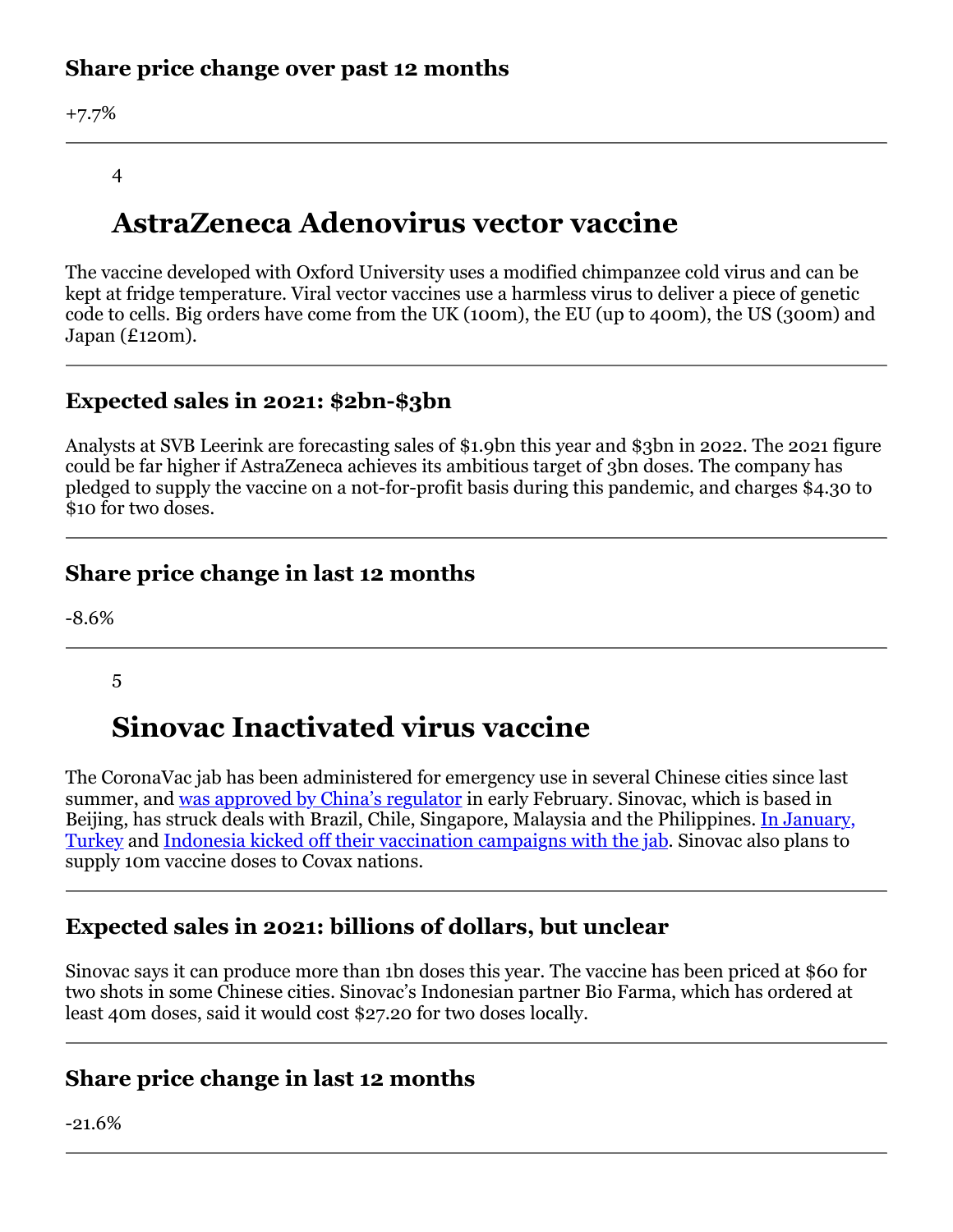### **Gamaleya Institute/Russian Direct Investment Fund Adenovirus vaccine**

Although it has not been approved by the EU regulator yet, Hungary and Slovakia have bought the Russian vaccine Sputnik V. In total, more than 50 countries, including Iran, Algeria and Mexico, have ordered it. AstraZeneca is testing a two-shot combination of its vaccine with Sputnik.

#### **Expected sales in 2021: unclear but possibly billions**

The developers are struggling to mass-produce Sputnik in Russia, but RDIF, a sovereign wealth fund, told the Financial Times last month that it had signed contracts with 15 manufacturers in 10 countries to produce 1.4bn jabs. The developers have said they would charge \$20 or less for the required two doses internationally but are providing it free in Russia.

7

## **Novavax Recombinant protein vaccine**

The Novavax vaccine uses a small fragment of a lab-made version of the Sars-CoV-2 spike protein. The US firm hopes for regulatory approval in the UK, US and other countries in the first half. The company has been researching vaccines for more than 30 years and has never before had a jab approved. It has agreed to supply 300m doses so far, including the UK (60m doses), EU, Canada and Australia. It hopes to produce 150m doses a month and is expected to be cheaper than rivals. According to the Financial Times, the company has agreed to charge \$3 a shot in Africa. The vaccine will also be made in Stockton-on-Tees, in north-east England, and can be be kept at fridge temperature.

### **Expected sales in 2021: 'several billion dollars'**

Based on these deals, Novavax said this week it sees "the potential for several billion dollars in revenue in the next 12 months". This is set to rise, as Novavax expects to be able to make 2bn doses a year by mid-2021, thanks to a partnership with the Serum Institute of India.

### **Share price change in the past 12 months**

The biggest financial gains will go to fund managers such as Vanguard and BlackRock, who are the biggest shareholders.

#### 8

# **CureVac mRNA vaccine**

<sup>+1,128%</sup>